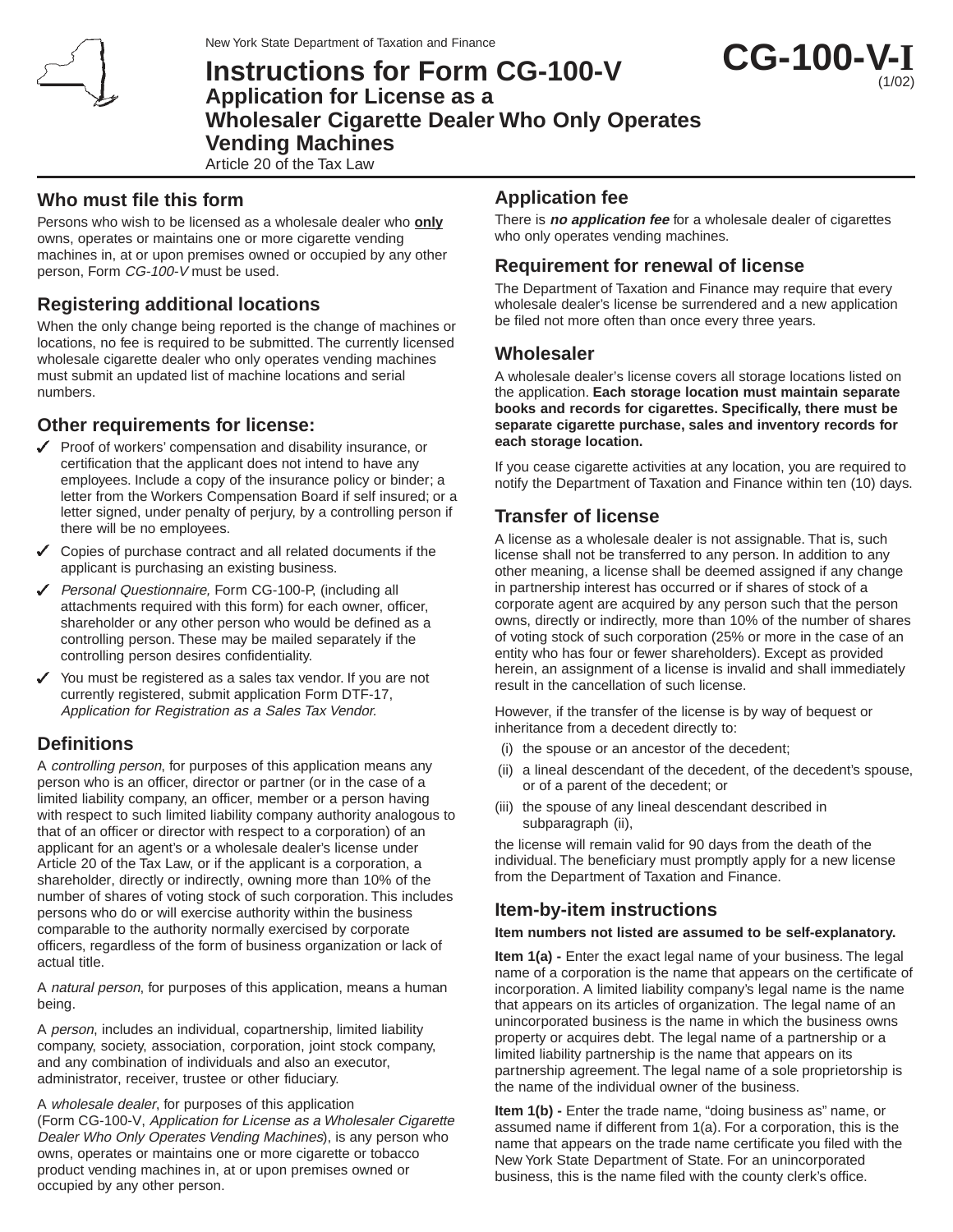#### **Page 2** of 3 **CG-100-V-I** (1/02)

**Item 1(c) -** Check all appropriate boxes pertaining to cigarette related activities which you are currently or will be involved in.

**Item 2 -** Enter the physical address of all storage locations and include the telephone numbers for all locations. Attach additional sheets if necessary.

Enter the mailing address(es) where you want to receive information, forms, etc. from the Tax Department. A post office box or representative's address is acceptable.

Give location information such as cross streets or nearest intersecting road.

List the specific location(s) in the building where the cigarette business is to be conducted. (Example: rear of first floor.)

**Item 3(b) - Enter your Federal Employer Identification Number** (FEIN). If you do not have one, you are required to obtain one from the Internal Revenue Service (IRS) at 1 800 829-1040. A license will not be issued until an FEIN is obtained.

**Item 3(c) -** If you have any other Federal Employer Identification Number(s), enter such number(s).

**Item 3(d) - Enter the date you began business in New York State or** the date that you expect to begin conducting business in New York State.

**Item 4** - **Complete this item only if the applicant is an individual or a partnership (certain LLCs may be considered partnerships by the IRS and therefore need to complete this** section). List owner(s), general partner(s), limited partner(s) or controlling persons. Identify general partners as **GP** after their names and limited partners as **LP**. Include all employees responsible for the duties specified under A through G as listed.

#### **You must provide a complete actual home address for each person listed. Do not list the home address as c/o applicant.**

If a listed person has dual citizenship, enter both countries. The date of birth is required for each person listed.

In the duties ( $A$  through  $G$ ) box, circle the letters  $A$  through  $G$  as they apply to the duties of the individual who has final authority for the following:

- **A** signing checks on the company's bank account(s)
- **B** signing the business' tax returns
- **C** paying creditors
- **D** making the final decision on which bills are to be paid
- **E** conducting the business' general financial affairs
- **F** filing returns or paying taxes imposed under Article 20 of the Tax Law
- **G** complying with any other requirement of the Tax Law

If the person listed performs duties relating to finances or taxes other than A-G, list the specific duties.

Provide the actual home phone number of each person listed in item 4.

#### **Item 5** - **Complete this item only if the applicant is considered a corporation by the IRS (if the LLC applicant is considered a partnerships by the IRS, complete item 4)**.

**Item 5(a)** - Foreign and alien corporations must furnish proof that they have filed for authority to conduct business in New York State. Provide a copy of the 1) Application for Authority filed with

New York State Secretary of State, and 2) official filing receipt issued by the New York State Secretary of State.

**Item 5(b)** - Enter the corporate headquarters' physical address, or same if as shown in Item 2.

**Item 5(c)** - Enter the required information for shareholders who own or control , directly or indirectly, more than 10% of the voting stock. For citizenship, date of birth and duties see the instructions for item 4. The percentage of voting stock ownership is required and the date when the present level of stock ownership was reached. Percentages may be rounded to the nearest whole percentage for purposes of items 5(c) and 5(d). If any shareholder listed is not a *natural person*, attach a separate listing showing the information required in 5(c) until all ownership interest of more than 10% has been attributed to natural persons.

#### **Item 5(d) - 100% of the voting stock must be accounted for in items 5(c) and 5(d).**

**Items 5(e) and 5(f**) - You must provide a complete actual home address for each person listed. List officers and controlling persons in 5(e) or directors in 5(f). Include all employees responsible for the duties specified under A through G in 5(e). For citizenship, date of birth and duties, see the instructions for item 4.

#### **For Items 6 through 11, please check all applicable boxes and answer all questions which pertain to your business. Use additional sheets if more space is needed to fully explain any item.**

**Item 6(b) -** Include crimes committed in New York State and other states or countries. You may exclude traffic violations of the vehicle and traffic laws.

**Item 7(b) -** Include crimes pending in New York State and other states or countries. You may exclude traffic violations of the vehicle and traffic laws.

**Item 8(b) -** Include the name of applicant or spouse, and/or controlling person, address of premises, date filed and disposition. Give the license or permit number if issued.

**Item 9(b)** - Give a complete description of the interest including the name(s), home address(es) and social security number(s) or FEIN of such person(s) involved. Provide the description of the interest, amount or percent (as applicable) of interest, loans or advances to or from the applicant, liens or mortgages on the fixtures of the applicant's business and date acquired.

**Item 10(b)** - Give the former name(s) with social security number(s), current name(s) with social security number(s) and the reason(s) for the change of name or social security number.

**Item 12(d)** - If you are not currently registered, include application Form DTF-17, Application for Registration as a Sales Tax Vendor. Cigarette wholesale dealer licenses are conditioned upon the applicant having and maintaining an active sales tax registration.

**Item 16** - A list is required of all your vending machines. Columns A, B and C need to be completed for each vending machine.

### **Certification**

This application must be signed by the owner, partner, corporate officer, or other controlling person assuming responsibility for the validity of the information contained in the application.

**If the correct certification is not filled out, dated and signed, or the required attachments or fees are missing, your application may be returned to you.**

**Keep a copy of this application and all required documents or information to be sent with this application.**